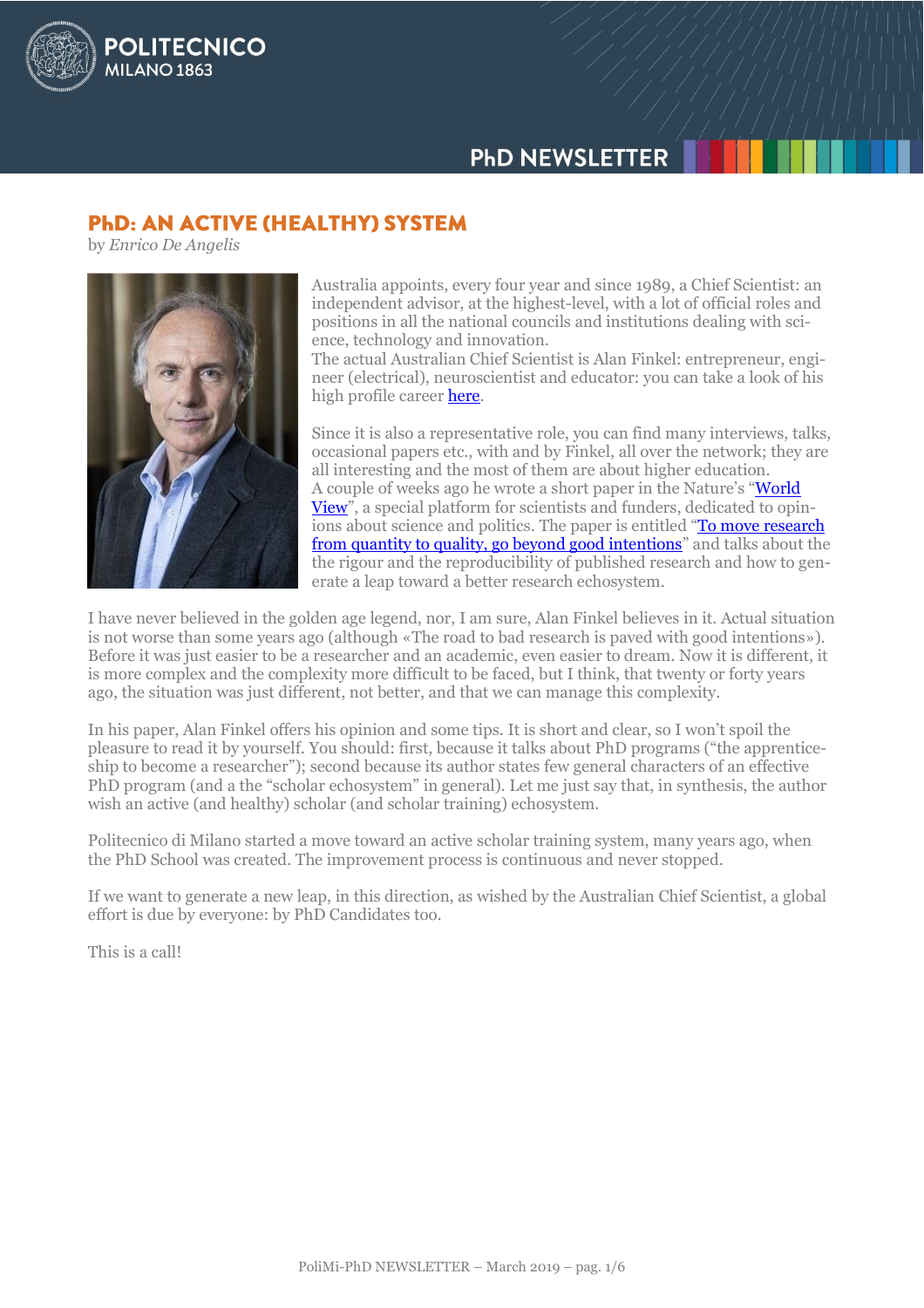# **AWARDS AND ACHIEVEMENTS**



Andrea Giorgini has won the 11th edition of the "Michele Cuozzo" prize 2018 a competition open to Italian PhD student, graduated in the area of Mathematics, in 2018. The award ceremony took place the last December at Università di Roma Tor Vergata. Department of Mathematics, and, on that occasion, Andrea Giorgini gave a talk entitled "Recent results on diffuse interface models for binary fluid flows".

Andrea studied @polimi: BSc and MSc in *Mathematical Engineering* both cum laude, a PhD in *Mathematical Models and Methods in Engineering*, again cum laude in 2018 (advisor Prof. Maurizio Grasselli).

After a period as research assistant at the Department of Mathematics, Università di Pavia, he is now Zorn Postdoctoral Fellow at the *Indiana University* (USA).

# **CALLS AND EVENTS**



## **CASSINI PROGRAM 2019**

Organization of conferences and Italo-French study days

The call aims to create or develop scientific relationships with French universities and research centers. Cassini Junior (reserved for PhD students) and Cassini Senior (Reserved for researchers) provide 1000 euros for the organization of a scientific event in conjunction with the French and Italian cultural areas.

Deadline: 6 April 2019 (call in Italian only)



 $1 - 1$ 



# CELBEST THESIS AWARD

All the Graduates who have discussed the thesis and obtained the Degree in the period between 01.01.2018 and 28.02.2019 can participate. Five theses will be awarded with a public and official recognition, and the award of a cash contribution of 2,000.00 euros for each award winner.

The prizes will be awarded to the five best theses dedicated to developing and deepening issues related to national, Community and international technical standards, also with reference to the preparatory and pre-normative research concerning certification activities and the pursuit of the rule of art.

Deadline: 15 March 2019 (call in Italian only)



#### JOURNAL OF ENVIRONMENTAL AND PUBLIC HEALTH - CFP Call for papers

Special issue "Sustainable High-Quality Healthcare Facilities: Indoor Air Quality and Chemical Pollution in Healing Environments" – Journal of Environmental and Public Health. Special issue related to indoor air quality in healing environments. The special issue aims to create a multidisciplinary forum discussing approaches, solutions, and emerging strategies.

Submission deadline: 5 July 2019



 $+2$ 



ASSOCIAZIONE ANGELO MARCELLO ANILE - ANILE PRIZE 2018

The prize will be awarded for a PhD thesis (in English) submitted in an Italian university, concerning a topic that bridges the gap between *mathematics* and *its applications*. Work that uses advanced mathematics or proposes new mathematical tools in order to solve applied problems from economics, engineering, science and technology is particularly appropriate. The work will be evaluated on the basis of the quality of the mathematics and of its impact on the application.



Deadline: 31 March 2019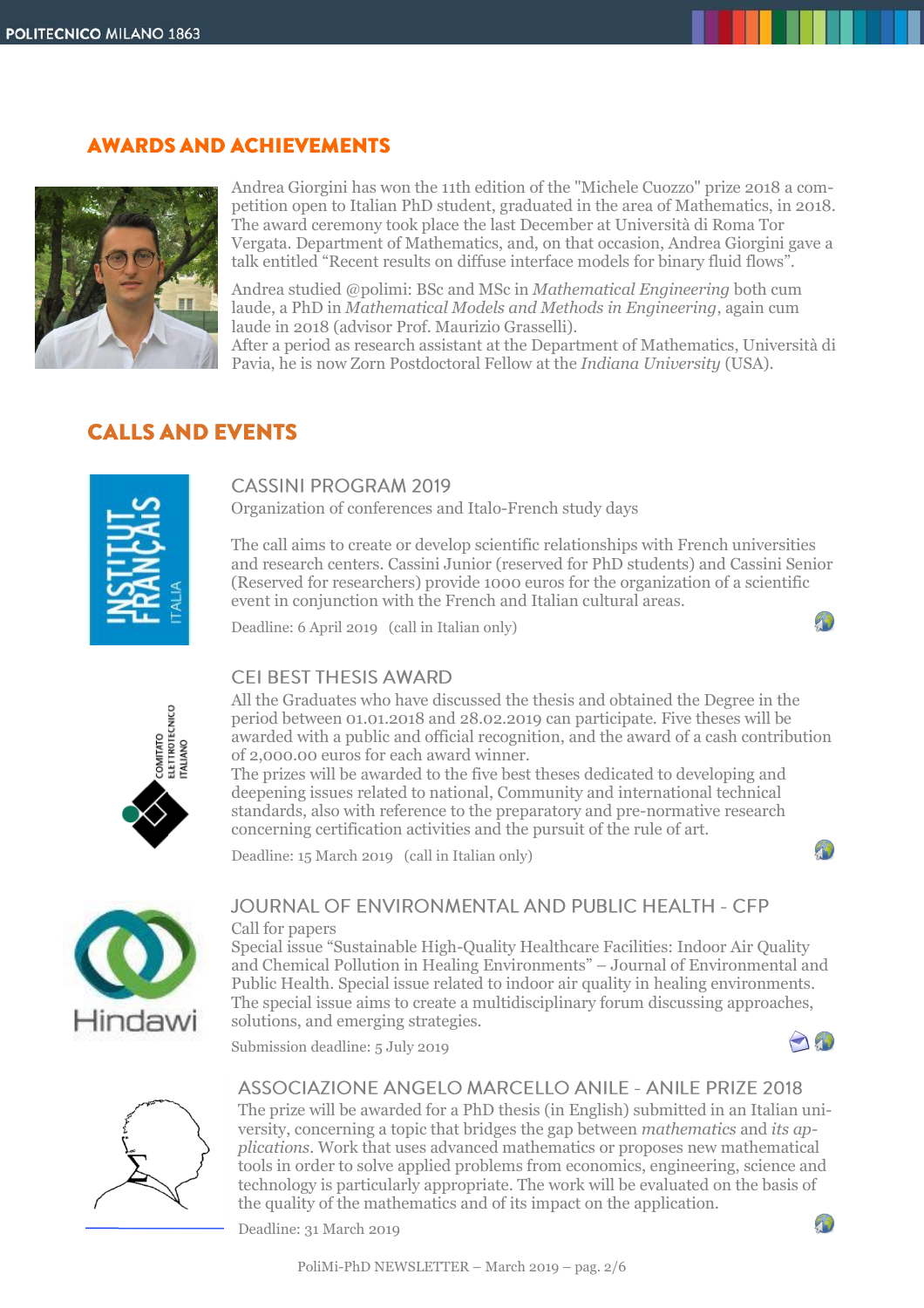

#### **FRONTRUNNER GRANTS**

Would you like to join colleagues at other IDEA League universities, to explore an exciting research idea? Consider applying for an IDEA League *Frontrunner Grant*, a funding instrument open to professors, post-docs and PhD candidates that will support you in your first meeting, workshop or visit, to develop a common initiative and to strengthen or create a network. The grant will provide you a budget from 500 to 5,000  $\epsilon$  for venue, catering and additional technical support.

For more information and how to apply visit:

# **SEMINARS AND WORKSHOPS**

# **WEARABLE BRAIN-COMPUTER INTERFACE FOR AUGMENTED RE-**ALITY-BASED. INSPECTION IN INDUSTRY 4.0

In the last two decades, Augmented Reality (AR) has gained great interest in the technical-scientific community and much effort has been done to overcome its limitations in daily use. Main industrial operations where AR is applied are training, inspections, diagnostics, assembly-disassembly, and repair. These operations usually require the user hands to be free from the AR device controller. Despite hands-held devices, such as tablets, smart glasses can guarantee hands-free operations with their high wearability, provided that their input does not require hands. The combination of AR with a Brain-Computer Interface (BCI) can provide the solution: BCI is capable of interpreting human intentions by measuring user neuronal activity.

In this talk, most interesting results of this technological research effort, as well as its further most recent developments, are reviewed. In particular, after a short survey on research at University of Naples Federico II in cooperation with CERN, the presentation focuses mainly on state-of-the-art research on a wearable monitoring system. AR glasses are integrated with a trainingless non-invasive single-channel BCI, for inspection in the framework of Industry 4.0. Average accuracy is 80% at 2.0 s of latency. A case study at CERN, for robotic inspection in hazardous sites, is also reported

March 4th 2019, 2 pm – DEIB - Conference Room "E. Gatti" (building 20)



 $\mathcal{P}$ 



Dr. Hugo Talbot, Fondation Inria - SOFA Consortium This seminar will present SOFA (Software Open Framework Architecture), how to

use it and the various fields of applications.

March 20<sup>th</sup> 2019, 4 pm – Sala Consiglio, Dept. of Mechanical Engin., Via La Masa 1



mecc

# 1ST EUROPEAN SYMPOSIUM SALUTOGENIC HOSPITAL DESIGN & **URBAN HEALTH**

The Symposium is organised by the International Academy for Design & Health, a non profit multidisciplinary association founded in 1997. The event will investigate the global perspectives and local identities in healthcare architecture through an international platform for knowledge exchange between researchers and practitioners. Discover the full program and the special registration packages on the website. Discounts are available for PhD Students.

28-31 March 2019

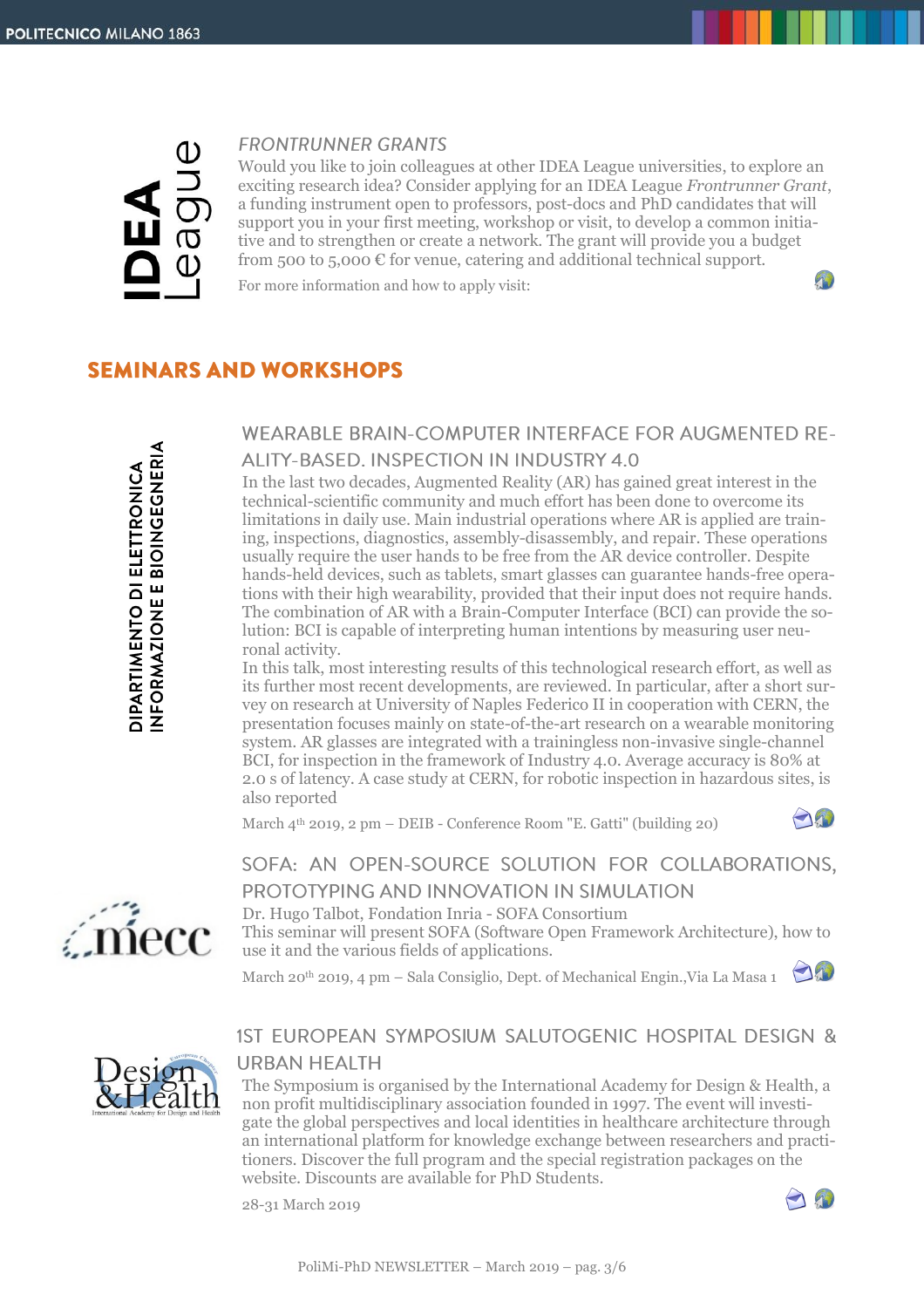

# WORK AND WELFARE IN THE DIGITAL ERA - ESPANET SPRING **SCHOOL (PISA, 8-11 MAY 2019)**

The Spring school aims at collecting knowledge and expertise on the impact of the so-called 4th Industrial Revolution (4IR) - the integration of cyber-physical systems and the internet of things, big data and cloud computing, robotics, artificialintelligence based systems and additive manufacturing - on both social and labour market policies. The School is targeted to PHD students and post-doc researchers from all over Europe, who will interact and be mentored by leading experts in the field through front lectures, presentations and discussion, as well as plenary roundtables.

Venue: Scuola Superiore Sant'Anna in Pisa, Italy Tuition fee: 300 Euros

Application deadline: 29<sup>th</sup> March 2019



#### **INTERNATIONAL MULTIBODY SUMMER SCHOOL 2019** An international summer school on multibody dynamics will be held in Parma, Italy, in May 2019.

May 20-24, 2019 - Parma

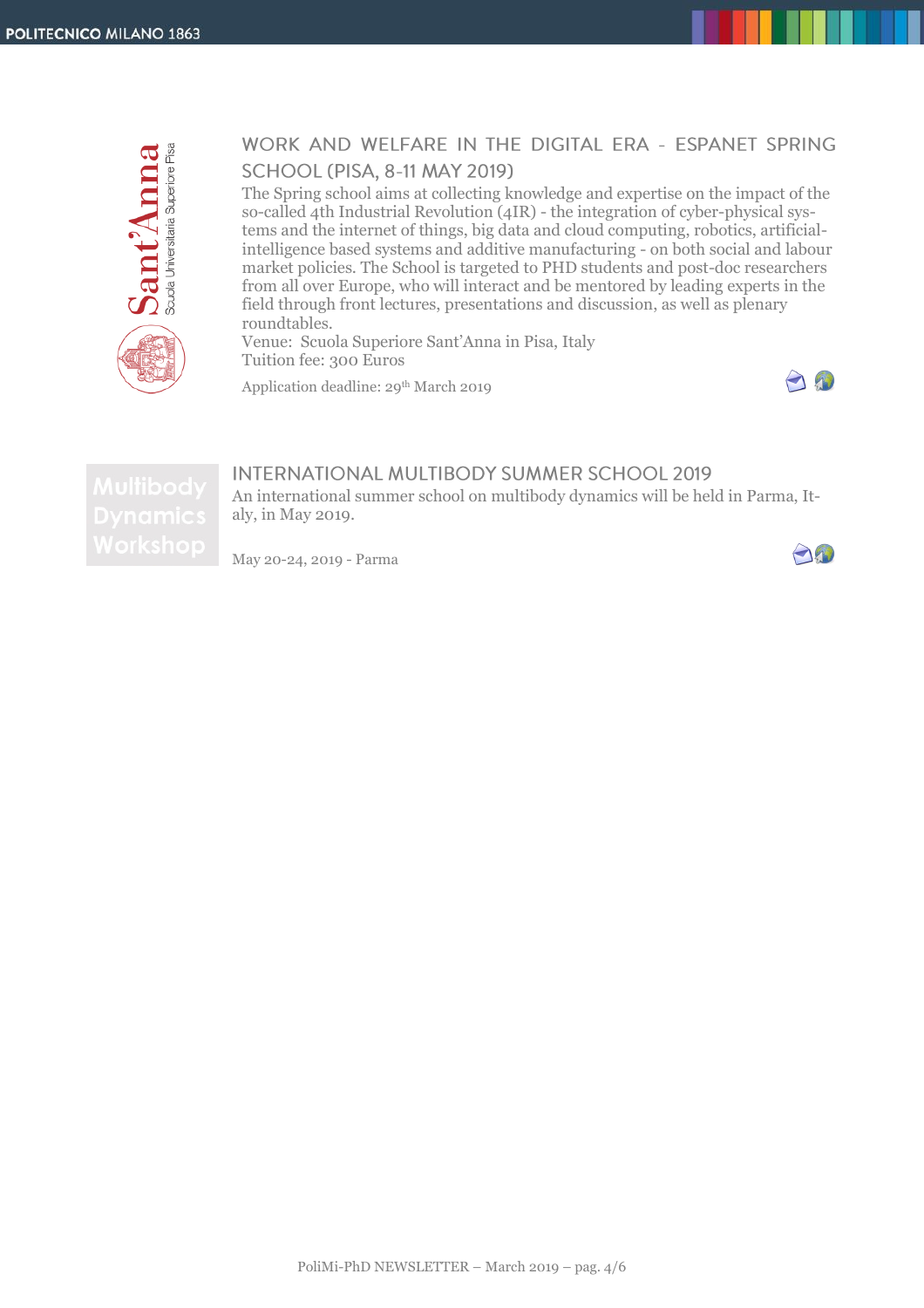# **STARTING COURSES - PHD SCHOOL**

# **DISSEMINARE LA RICERCA**

# **Prof. Anna Maria Paganoni**

The aim of the course is to make participants a) fully aware on how scientific and technological research have ethical implications; b) to identify ethical issues in specific research cases and procedures; c) to understand how the adherence to ethics standards is essential not only for respecting ethical values and fundamental rights, but also increase quality and likely impact of research.

From March 1 st to June 30th 2019

# **PROJECT MANAGEMENT BASICS**

# **Prof. Alfonso Fuggetta**

Develop Project Management competencies and provide basic tools and techniques for Project Management activities.

From March 7<sup>th</sup> to March 28<sup>th</sup> 2019

## SCIENTIFIC COMMUNICATION IN ENGLISH

#### **Prof. Paolo Biscari**

The aim of the course is to develop and improve the candidates' scientific writing, as well as increase their ability to deliver scientific and technical presentations in English.

From March 28 th to April 12 th 2019

# SCIENTIFIC MODELS: CONCEPTUAL FOUNDATIONS AND PHILOSOPHICAL ISSUES **Prof. Giovanni Valente**

The course aims at exploring the conceptual foundations of scientific models. Specifically, it deals with philosophical issues concerning the construction and use of models in various scientific disciplines as well as in engineering, architecture and design.

From  $25<sup>th</sup>$  to  $29<sup>th</sup>$  March 2019

# **STARTING COURSES - DOCTORAL PROGRAMMES**

# **PHD IN INFORMATION TECHNOLOGY**

#### **ADVANCED TOPICS IN MUSIC INFORMATICS**

#### **Prof. Mark Brian Sandler**

The course intends to introduce the emerging topic of music informatics from the point of view of applications. Music informatics is an emerging interdisciplinary research area that concerns production, distribution, consumption, and analysis of music through technology. Music Informatics covers a wide range of research topics, mostly related to Music information Retrieval (MIR). It also addresses cognitive, social, and economic issues in music; as well as improvisation and music performance.

From 7 March 2019

## **GENOMIC COMPUTING**

#### **Prof Marco Masseroli**

This course provides an introduction to Genomic Computing, i.e. the application of computer engineering and mathematics to genomics, with an emphasis on concrete technologies and hands-on practice. It is intended for first-year PhD students, who will focus their research on bioinformatics, but it can be followed by PhD students and researchers of DEIB, MAT and other departments who wish to broaden their culture.

From 26 March 2019